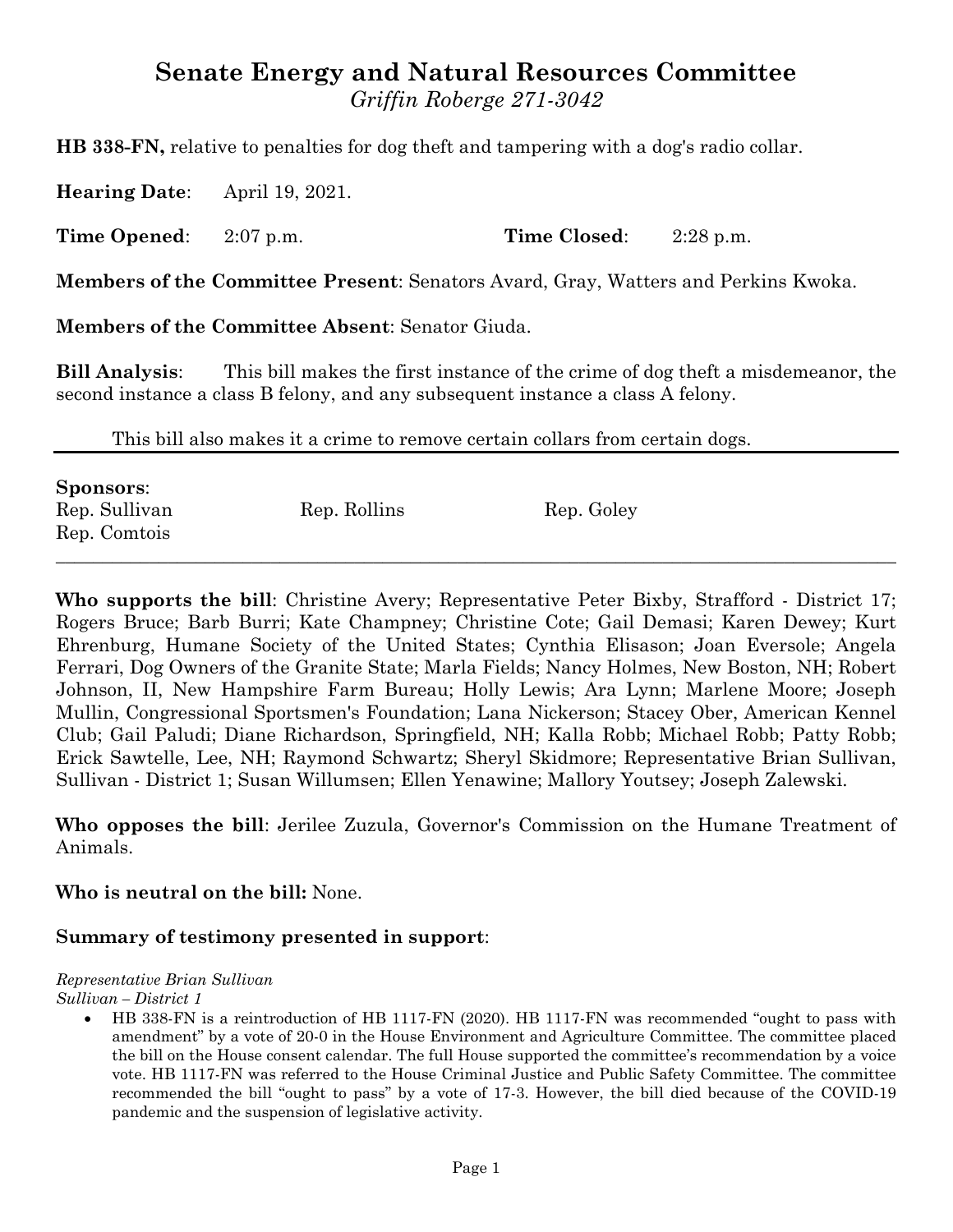- HB 338-FN was recommended "ought to pass with amendment" by a vote of 19-2 out of the House Environment and Agriculture Committee. The full House supported the committee's recommendation on a voice vote.
- HB 338-FN was filed at the request of Ms. Diane Richardson, a Springfield constituent.
- HB 338-FN repeals and amends RSA 466:42-a to increase the criminal penalties to those who steal a dog. Anyone guilty of doing so will be charged with a misdemeanor for the first offense, a class B felony for the second offense, and a class A felony for each subsequent offense.
- HB 338-FN also increases the penalty for poisoning a dog from a misdemeanor to a class B felony and requires the liable party to be responsible for the dog's value.
- HB 338-FN also makes it a misdemeanor to willfully or maliciously remove, tamper with, damage, or destroy a collar, tracking collar, or other electronic device placed on a dog by its owner to maintain control or locate the dog. The bill also prohibits the removal of a microchip from a dog unless done so by the owner or the authorized agent of the dog's owner.
- Senator Watters said the committee received an e-mail from the co-chairs of Governor's Commission on the Humane Treatment of Animals expressing opposition to HB 338-FN. The Commission felt RSA 644:16 addressed the poisoning of animals and HB 338-FN creates confusion. Additionally, HB 338-FN lacked any reference to a mens rea for the offense of poisoning a dog and only provides for a dog's value. HB 338-FN does not provide any additional damages such as medical care or attorney's fees. He asked Representative Sullivan if could respond to these concerns and if they were raised in the House Environment and Agriculture Committee.
	- o Representative Sullivan said he was not aware of these concerns in the House Environment and Agriculture Committee. Representative Sullivan said that HB 338-FN repeals and replaces RSA 466:42-a, which deals with the theft and poisoning of dogs. There should be no redundancy. HB 338- FN closely resembles the existing RSA 466:42-a and expands it.
- Senator Watters said it was his understanding that a reference to mens rea did not need to be in state statute for an attorney to bring it forward as a possible defense.
	- o Representative Sullivan he is not an attorney but believed Senator Watters was correct.

#### *Stacey Ober – provided written testimony*

*Legislative Analyst and Community Outreach Coordinator, American Kennel Club*

- RSA 466:42-a has not been updated since 1977. HB 338-FN would modernize the statute and increase penalties for stealing or poisoning a dog, as well as include penalties for tampering with a dog's tracking collar or other electronic device used to control or locate the dog.
- Dog theft has been on the rise for several years, especially during the COVID-19 pandemic when many people stayed home and looked for companionship. An estimated two million domestic dogs are stolen each year in the US. There are many individuals who recognize the value of purebred dogs and are looking for ways to make quick cash or breed the dogs for money. For example, a trained, average pointing dog without a lot of performance titles can be worth over \$5,000.
- Animal rights activists have been known to cut the tracking collars of hunting dogs to "rescue" them and bring them to an animal shelter. Tracking collars range from a few hundred to over \$1,000 with the handset included.

# *Diane Richardson – provided written testimony*

*Springfield, NH*

- There is a growing use of GPS and Bluetooth tracking collars for pet dogs like Link, Whistler, and Findster. Many working and non-working dogs wear these collars. However, current state statute does not specifically address tracking collars, tracking devices, or identification microchips. This absence has caused law enforcement to be hesitant to press charges for tracking collar tampering or removal.
- Animal rights groups have caught hunting/working dogs and removed their tracking collars to "save them." This is a growing trend across the country, which has grown due to social media. Tracking collars can cost between \$100-600.
- Many other states have tracking collar laws that they publicize to make people think twice before tampering with collars and to enable better punishment outcomes.
- Responded to the concerns raised by the Governor's Commission on the Humane Treatment of Animals. HB 338-FN closely resembles the existing RSA 466:42-a, but simply expands the statute to include harsher penalties and references to tracking collars and microchips.